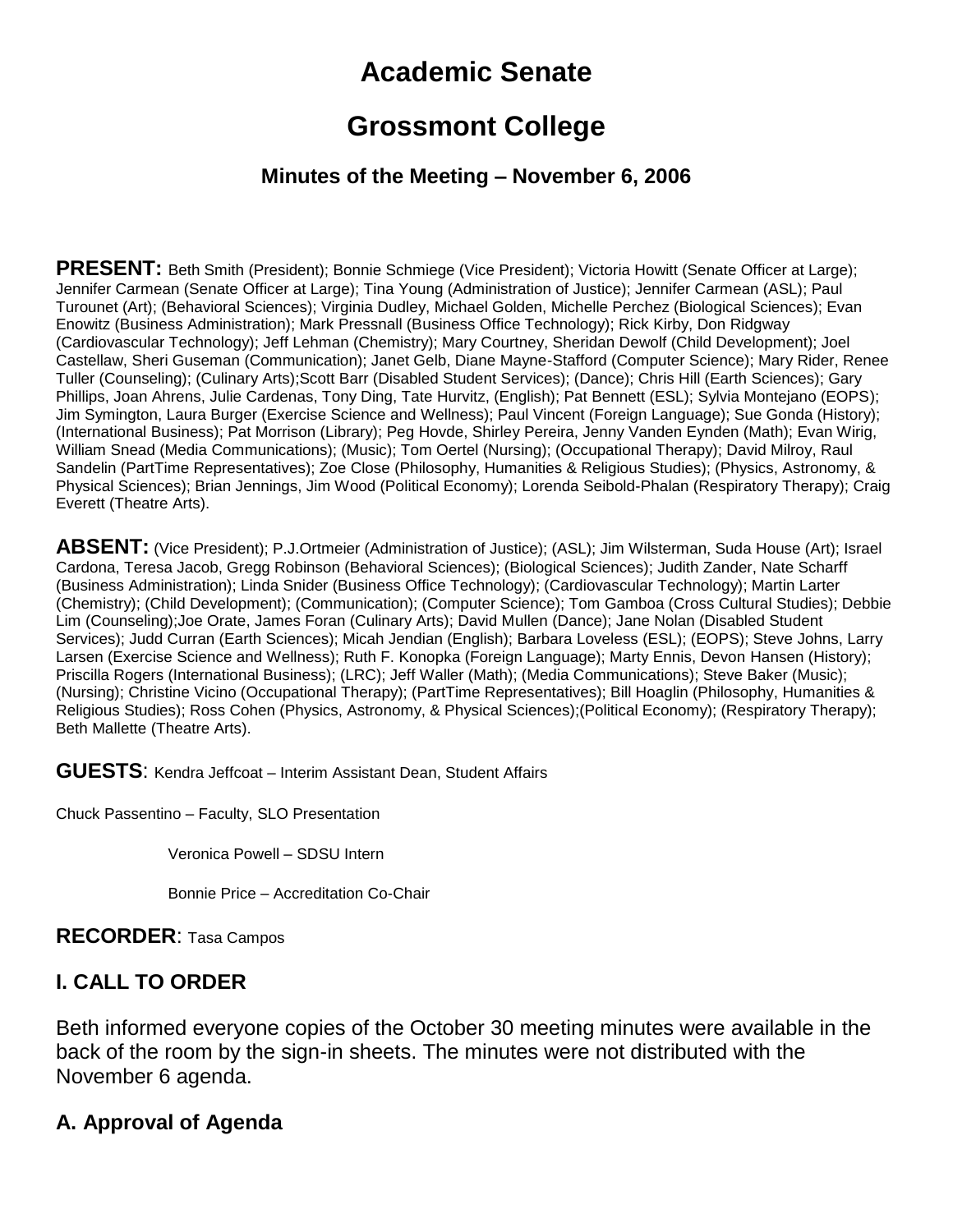A motion was made to approve the agenda.

M/S/U Wirig/Pereira

## **Approval of Minutes from October 2, 2006**

David Milroy stated under the President's Report, section B – Part Time Faculty Issues contained an error. The fourth bullet reads "An administrator being made part of the composition" but should be "Two full time faculty being part of the composition". The change was noted.

A motion was made to approve the minutes from the October 30 2006 meeting with the above change.

M/S/U Milroy/Stafford

### **II. PRESIDENT'S REPORT**

Beth reported on the following:

She distributed and reviewed and article from the *Union Tribune*, November 5, 2006.

Tomorrow is Election Day so please remember to vote and encourage your students to participate in the election and practice their right to vote.

Nominations for Academic Senate President open today, November 6 and will close in two weeks at the next Academic Senate meeting on November 20. Volunteers are needed to help with the election and ballot process. Please contact any of the officers if you are interested in volunteering.

The group gave Zoe Close a round of thanks for organizing the rally at the District office on Friday. A faculty member asked with all the issues regarding the Chancellor being made public if it might be a good time for the Senate to again make a request for Technical Assistance. Beth replied the Senate can and she would follow up with Jan Ford, Academic Senate President at Cuyamaca, to see where they stand on the request.

## **III. COMMITTEE REPORTS**

None at today's meeting.

## **IV. ACTION ITEMS**

**Smoking Policy – Attachment #1**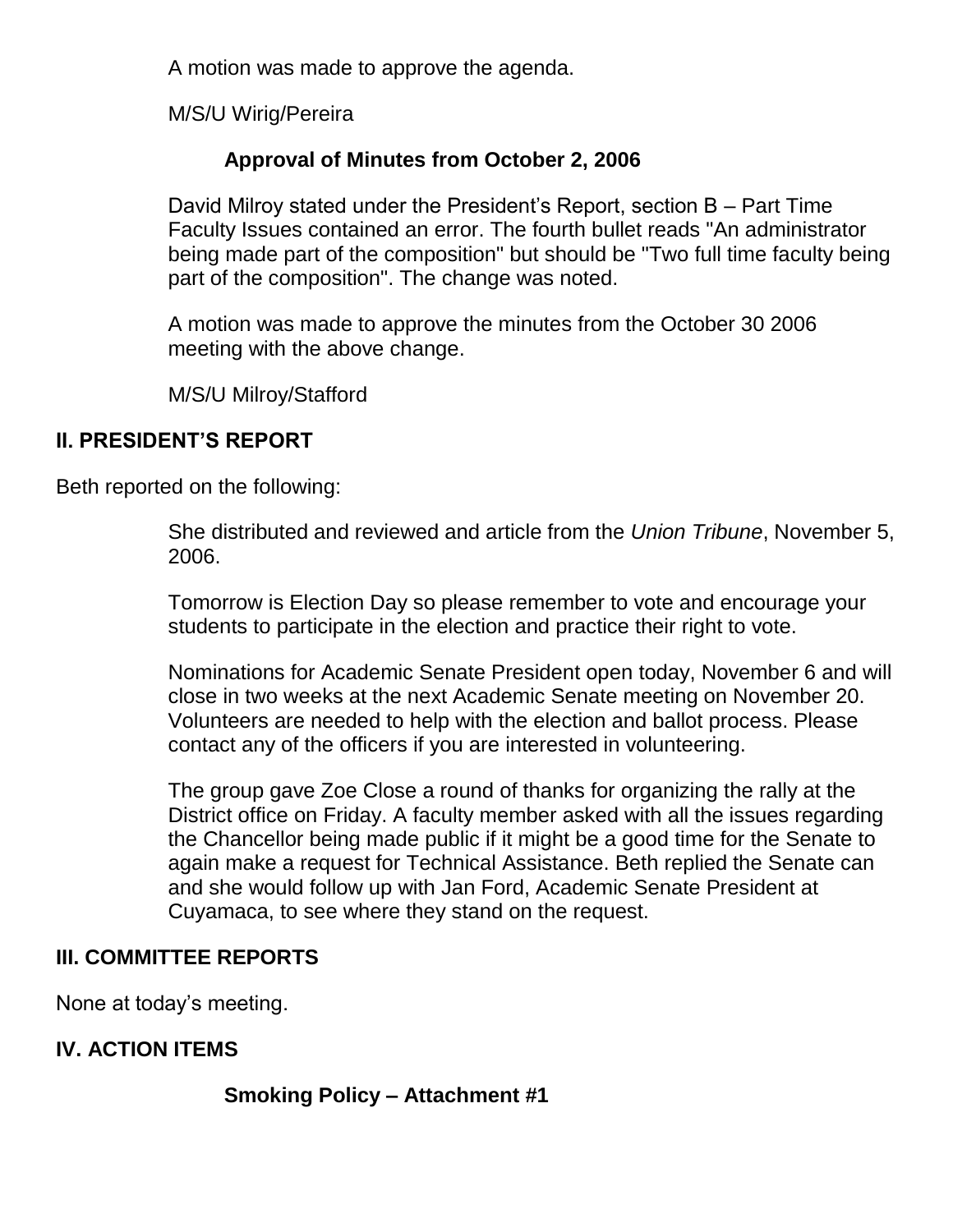Beth briefly reviewed the Smoking Policy the Senate had as an Information item at the last two meetings and the presentation given at the last Academic Senate meeting by Bob Eygenhuysen, Tim Flood, Tom Oertel and Walter Sachau. No implementation date is noted on the policy. She will follow-up on getting an implementation date at today's DEC meeting. The policy will be going to the board at the next meeting. This policy, if approved, will be reevaluated after one year.

A motion was made to approve the policy.

M/S/P Burger/Hill

The group continued to discuss the following

• Suggested adding the information to syllabi.

•□ Concern was expressed regarding there being concentrated smoke areas within the designated smoking areas.

Unevenness in the locations of designated areas on campus.

- •□Going to an all non-smoking campus.
- $\bullet$  Enforcement and penalties Who and When.
- ●□Working conditions.
- Zoe spoke on United Faculty's involvement.

 $\bullet$  If the Senate votes and endorses the policy how will it affect later personnel issues?

- Why is the Senate even involved?
- The Senate should make an advisory decision.
- ■What is CSEA opinion on the policy?
- Air filters

Tom Oertel shared the Smoking Committee has received and looked at all of the expressed concerns over the past two years. He stressed the importance of faculty supporting the policy in order to get board approval. Shared Governance is one reason the committee is asking for faculty input. Lorenda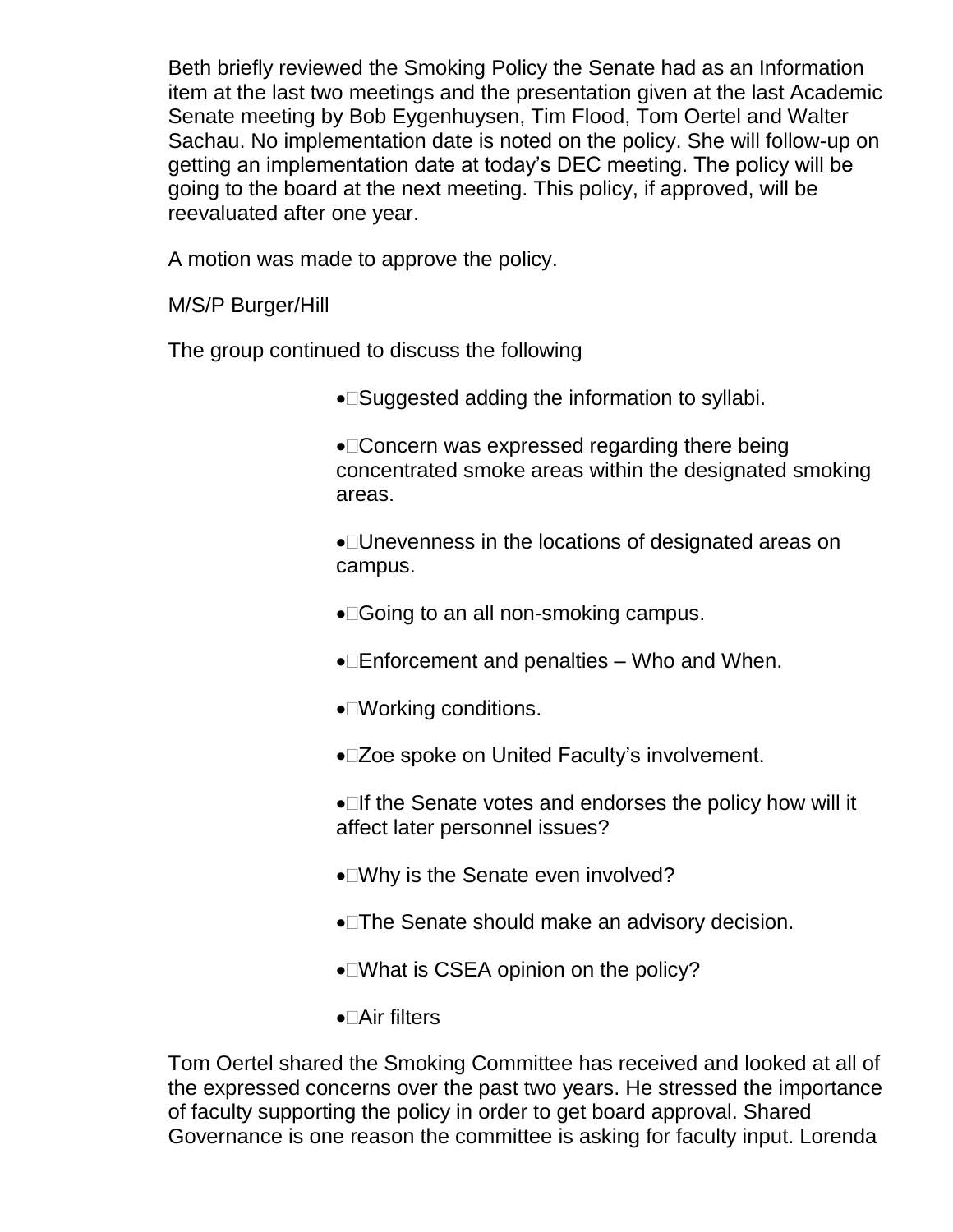Seibold-Phalan discussed current smoking policy on campus and the noncompliance.

A motion was made to end discussion and call the question.

M/S/P Wirig/Hovde

A count was taken, 37 ayes and 9 nays. The motion passed.

A count was taken on the motion to approve the policy.

There were 28 ayes, 20 nays and no abstentions.

The motion passed to approve the non-smoking policy.

#### **Faculty to Serve on Committees**

A motion was made to approve the following faculty to serve on the College wide Professional Development Committee:

Nadra Farina-Hess

Shina Alagia

M/S/U Mayne-Stafford/Wirig

David Milroy asked if the committee had any part time faculty reps. It was shared that there are none on Faculty Professional Development Committee at this time but the committee composition is open to all. The committee normally meets on Fridays at 4:00 p.m. A representative from Business & Professional Studies is needed.

#### **V. INFORMATION ITEMS**

#### **Institutional Values – Attachment #2 – Chuck Passentino**

Chuck Passentino reviewed the Institutional Values information and the changes that had been made since the last meeting. The group discussed the following:

Critical thinking

Assessing techniques

**Wording** 

Computer section and adding a section on security.

Media literacy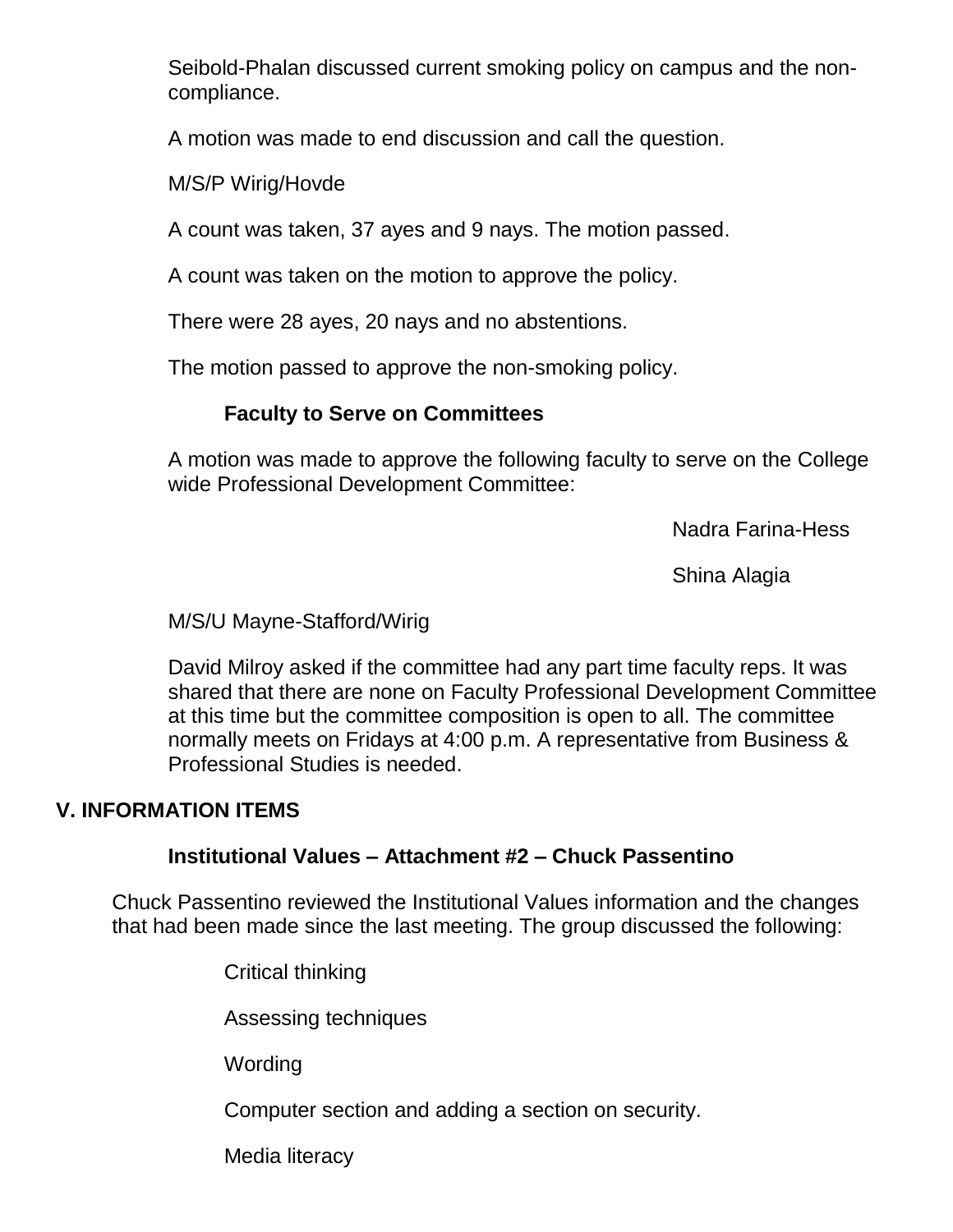Appreciation assessing

Chuck thanked everyone for their ideas and input. This item will come back to the Senate as an Information Item for the third time at the next meeting.

## **Review of Constitution and By-Laws – Attachments #3 & #4**

Beth and the group reviewed the proposed change to the Academic Senate Constitution. The following change is being proposed to Article IV. Membership and Organization:

> The Senate shall consist of: a. A Senate Officers Committee consisting of the President, Vice President, and two Officers-at-Large. All officers shall be elected to two-year terms. Officers shall begin their terms on the last day of the spring semester and may succeed themselves for as many terms as elected. The President shall not be concurrently elected or appointed as a department chair or coordinator.

The proposed change would remove the position of the Past President. The group discussed the following options:

- Adding an additional Officer-at-Large seat.
- ●□Adding a different seat.
- Separating out the issues into different sections.
- The pros and cons of adding an additional seat.
- •□The pros and cons of extending the terms to four years.
- •**Having non-tenured involvement.**

Scott Barr suggested having multiple models developed to review. Please forward any suggestion to a Senate Officer. This item will be an Action Item at the next meeting and will need a 2/3 majority of vote to pass. Beth asked the group to please discuss the proposed change with their departments in preparation for the vote at the next meeting.

## **VI. OTHER**

Meeting adjourned at 12:26p.m.

## **\*The next meeting will be on November 20 in Griffin Gate.**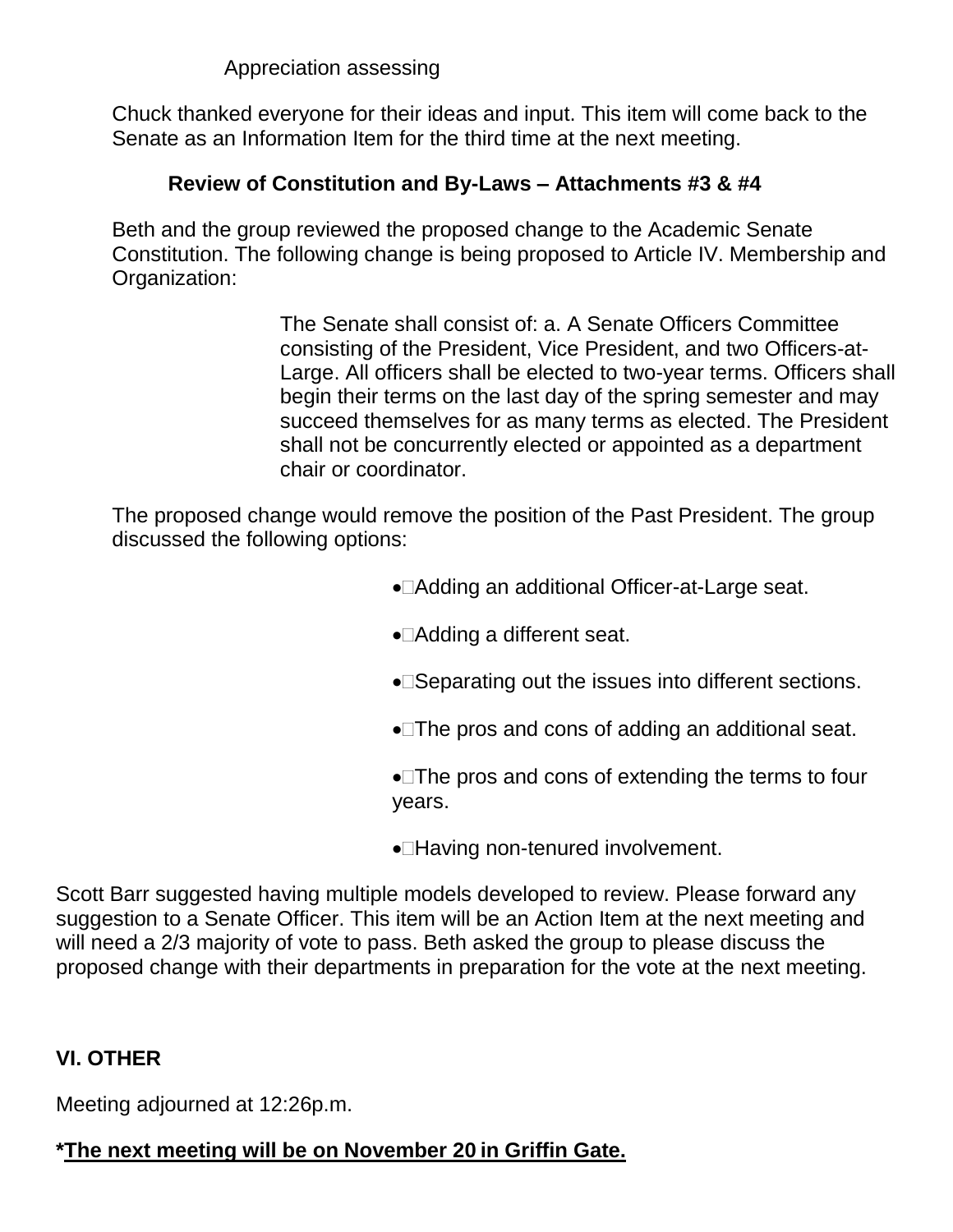## **Action Item – Attachment #1**

## **November 20, 2006**

## **Constitution**

| Articles of the<br>Constitution of the<br><b>Grossmont Academic</b><br>Senate | Current                                                                                                                                                                       | Proposed Changes Fall 2006 |
|-------------------------------------------------------------------------------|-------------------------------------------------------------------------------------------------------------------------------------------------------------------------------|----------------------------|
| I. Name                                                                       | The name of this body shall be the<br><b>Grossmont College Academic Senate</b>                                                                                                |                            |
| II. Goals and purposes                                                        | The goals and purposes for which this<br>organization is formed are:                                                                                                          |                            |
|                                                                               | 1. To represent the faculty<br>in the formation of policy<br>in academic and<br>professional matters.                                                                         |                            |
|                                                                               | 2. To make<br>recommendations to the<br>college administration and<br>to the Governing Board.                                                                                 |                            |
|                                                                               | 3. To facilitate<br>communication among the<br>faculty, the college<br>administration, the<br>classified staff, the<br>students and the Governing<br>Board.                   |                            |
|                                                                               | 4. To promote the<br>development and<br>maintenance of teaching<br>excellence within the<br>framework of academic<br>freedom and professional<br>responsibilities and ethics. |                            |
| III. Scope and<br>Representation                                              | The Academic Senate represents all non-<br>management certified personnel employed<br>at Grossmont College.                                                                   |                            |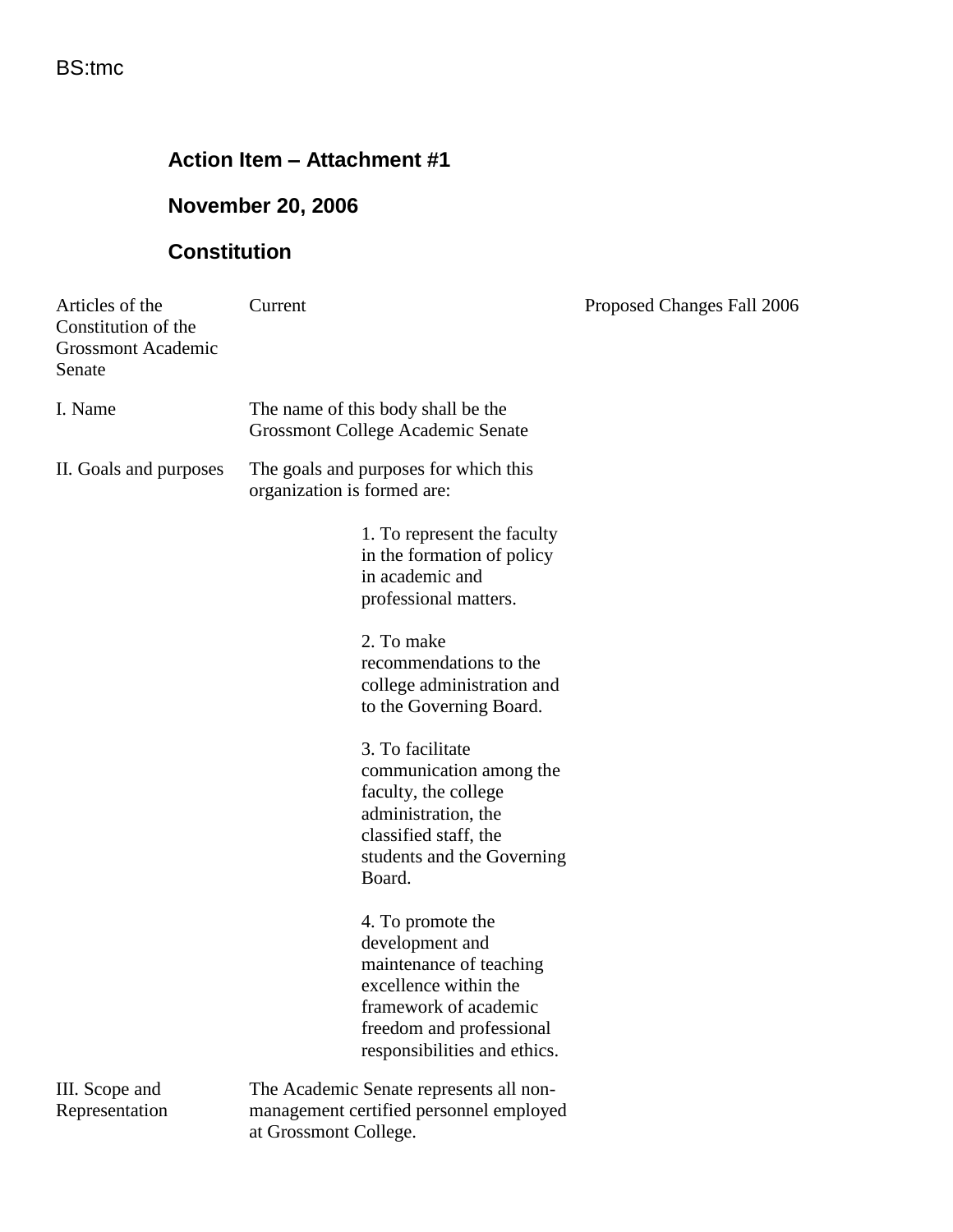| IV. Membership and<br>Organization | 1. The Senate shall consist of :                                                                                                                                                                                                                                                                                                                                                                                                                                                                                                               | 1. The Senate shall consist of:                                                                                                                                                                                                                                                                                                                                                                                                       |
|------------------------------------|------------------------------------------------------------------------------------------------------------------------------------------------------------------------------------------------------------------------------------------------------------------------------------------------------------------------------------------------------------------------------------------------------------------------------------------------------------------------------------------------------------------------------------------------|---------------------------------------------------------------------------------------------------------------------------------------------------------------------------------------------------------------------------------------------------------------------------------------------------------------------------------------------------------------------------------------------------------------------------------------|
|                                    | a. A Senate Officers Committee<br>consisting of the President, Vice<br>President, two Officers-at-large and the<br>President-elect or Past President. The<br>President shall be elected at large to a four<br>year term in include one year as<br>President-elect, two years as President,<br>and one year as Past President. All other<br>officers shall be elected at large to two-<br>year terms. Officers shall begin their<br>terms on the last day of the spring<br>semester and may succeed themselves for<br>as many terms as elected. | a. A Senate Officers Committee<br>consisting of the President, Vice<br>President, and two Officers-at-large.<br>All officers shall be elected to two-<br>year terms. Officers shall begin their<br>terms on the last day of the spring<br>semester and may succeed themselves<br>for as many terms as elected. The<br>President shall not be concurrently<br>elected or appointed as a department<br>chair or coordinator.<br>b. Same |
|                                    | b. Designated Senators as described in<br>Section 3 of the By-Laws.                                                                                                                                                                                                                                                                                                                                                                                                                                                                            | c. Same                                                                                                                                                                                                                                                                                                                                                                                                                               |
|                                    | c. Two at large part-time instructors,                                                                                                                                                                                                                                                                                                                                                                                                                                                                                                         | 2. Same                                                                                                                                                                                                                                                                                                                                                                                                                               |
|                                    | elected at large by part-time instructors to<br>terms of two years, with each<br>representative elected in an alternate year.                                                                                                                                                                                                                                                                                                                                                                                                                  |                                                                                                                                                                                                                                                                                                                                                                                                                                       |
|                                    | 2. Units represented by Senators are<br>departments or combinations of<br>disciplines for purposes of Senate<br>representation. These units shall be<br>referred to as departments throughout this<br>Constitution. The current alignments of<br>unit representation will be listed as<br>Appendix A to this Constitution.<br>Adjustments to Appendix A will be made<br>by the third Senate meeting of each Fall<br>semester based on each department's<br>current FTEF.                                                                       |                                                                                                                                                                                                                                                                                                                                                                                                                                       |
| V. Meetings                        | 1. There shall be at least one regular<br>meeting each month of the fall and spring<br>semesters.                                                                                                                                                                                                                                                                                                                                                                                                                                              |                                                                                                                                                                                                                                                                                                                                                                                                                                       |
|                                    | 2. Special meetings shall be called by the<br>Senate President, by a majority of the<br>Senate Officers, by a petition signed by<br>twenty percent of the Senate members, or<br>by a petition signed by twenty percent of<br>the faculty.                                                                                                                                                                                                                                                                                                      |                                                                                                                                                                                                                                                                                                                                                                                                                                       |
|                                    | 3. All meetings will be open to the general<br>faculty and are subject to the Rules of the<br>Brown Act.                                                                                                                                                                                                                                                                                                                                                                                                                                       |                                                                                                                                                                                                                                                                                                                                                                                                                                       |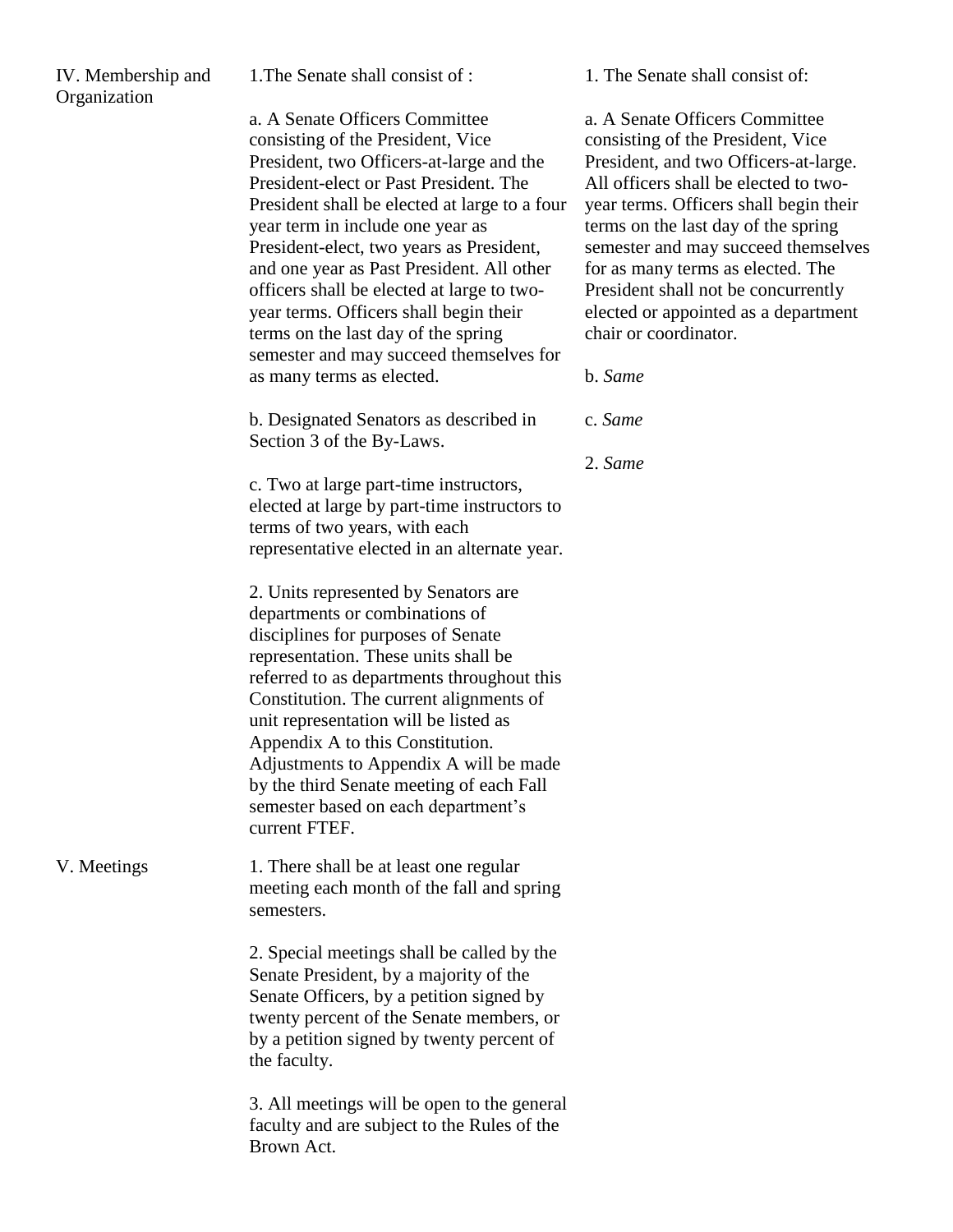| VI. Amendments           | This constitution may be amended by a<br>majority vote of the faculty, as previously<br>defined (Article III), provided that the<br>faculty has been notified in writing of the<br>test of the amendment at least one week<br>prior to the vote, and providing that the<br>amendment has previously been approved<br>by two-thirds of the Academic Senate, or<br>that twenty percent of the total faculty had<br>signed a petition supporting the proposed<br>amendment. |
|--------------------------|--------------------------------------------------------------------------------------------------------------------------------------------------------------------------------------------------------------------------------------------------------------------------------------------------------------------------------------------------------------------------------------------------------------------------------------------------------------------------|
| <b>VII. Ratification</b> | This constitution when ratified by a<br>majority of all members present and<br>voting, assuming a quorum of the<br>Grossmont College Academic Senate,<br>shall supercede the previous Constitution<br>and become binding on all present and<br>future members of the Senate as soon as<br>the officers and members of the Senate<br>have been elected.                                                                                                                   |

**Information Item – Attachment #2**

**November 20, 2006**

#### **Productive Citizenry**

**Identify and analyze ethical problems or dilemmas as well as identify and describe those involved.**

Demonstrate academic integrity.

**Comprehend and apply the rights, responsibilities, and privileges required of an informed citizen in a democratic society.**

**Develop knowledge of self and others.**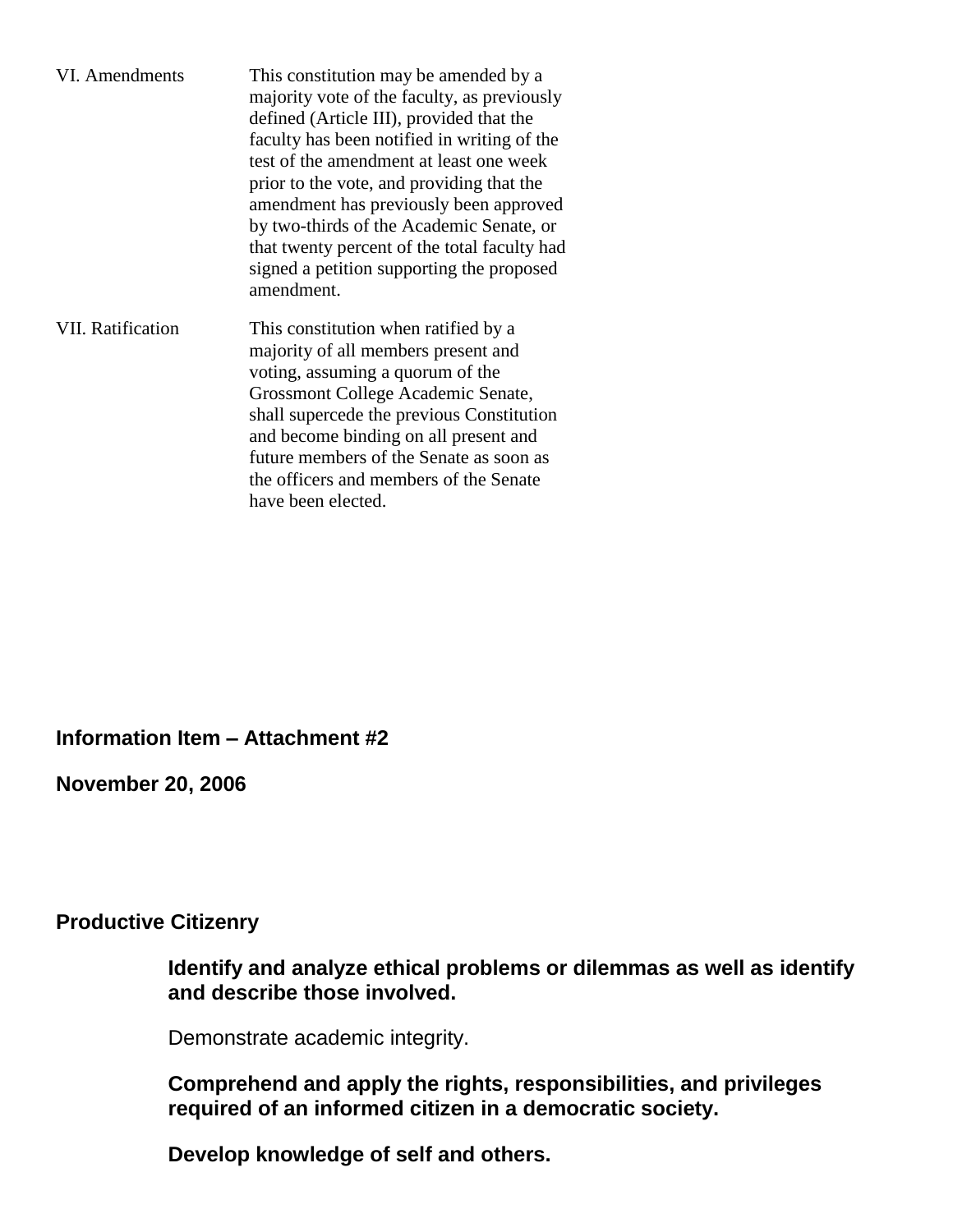**Demonstrate an understanding of** civic, social, and environmental responsibility.

#### **Analyze, apply, and practice healthy lifestyle choices.**

Demonstrate financial responsibility.

**Utilize the knowledge and skills gained at Grossmont to continue** lifelong learning.

#### **Informational and Technological Literacy**

Utilize basic computer applications effectively **when performing tasks that necessitate computer use.**

**Perform** research, critically assess, utilize, and **cite** information.

#### **Mathematical Literacy**

**Utilize** mathematics to solve problems effectively **in science, business, and everyday life**.

#### **Scientific Inquiry**

**Understand** and **apply** principles of the scientific method.

**Apply** qualitative and quantitative reasoning in scientific analysis.

**Understand and apply the principles of the social, behavioral, and natural sciences.**

#### **Effective Communication**

Demonstrate college-level proficiency in reading, writing, listening, and speaking.

#### **Cultural Competence**

Demonstrate knowledge **of one's own culture as well as respect for** cultural diversity.

Demonstrate the ability to interact effectively within and across cultures.